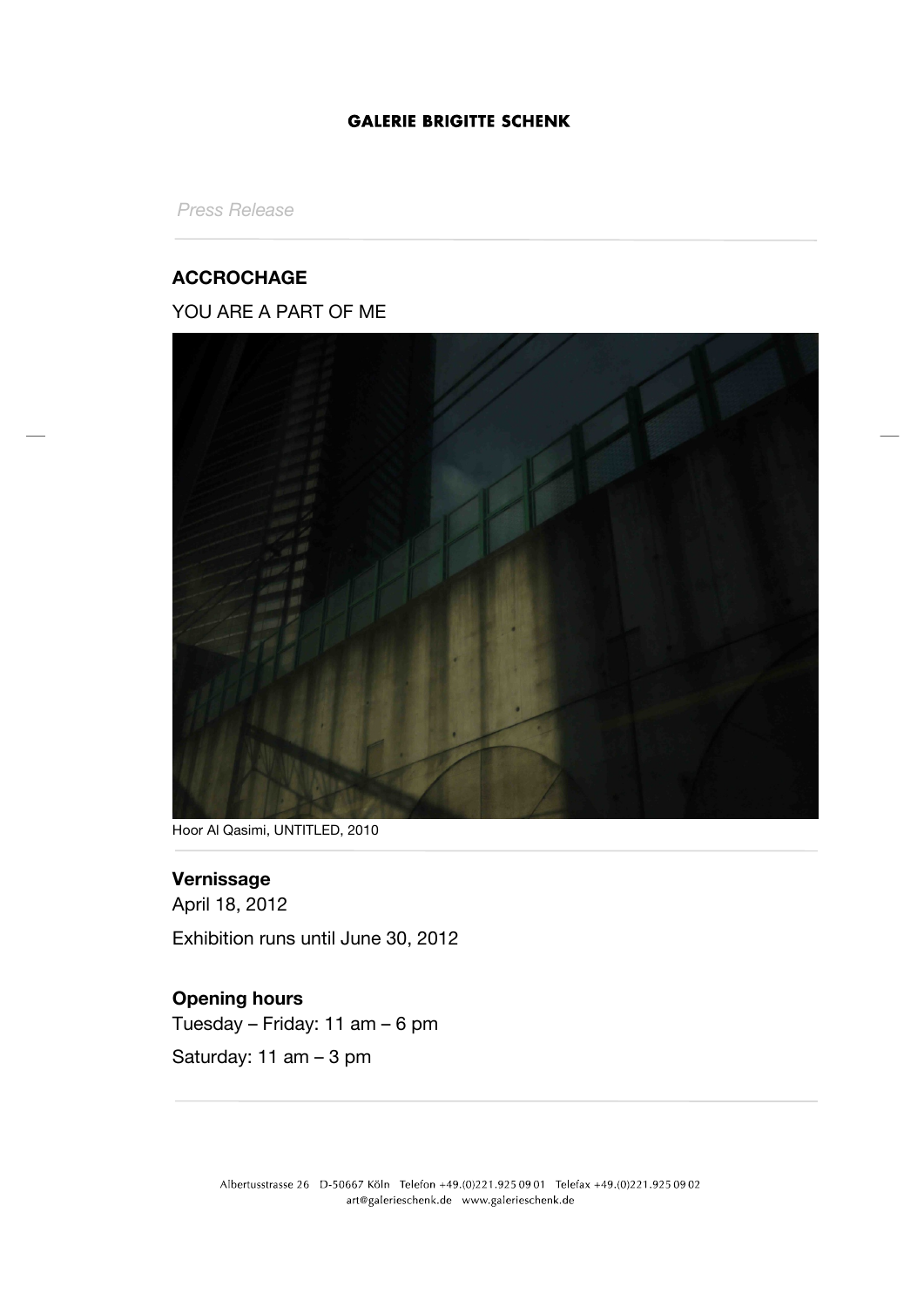#### **GALERIE BRIGITTE SCHENK**

#### **Participating artists**

HANS PETER ADAMSKI, TAREK AL-GHOUSSEIN, CURTIS ANDERSON, ROBERTO CABOT, KLAUS FRITZE, ILYA & EMILIA KABAKOV, MARILYN MANSON, OTTO MECKY, HOOR AL QASIMI, BARBARA SALESCH, BARBARA SCHIMMEL, MARIA ZERRES, ELIJAH BLUE, SHARAM KARIMI, SHOHREH MEHRAN, ANNETTE MERRILD, MICHAEL SOMOROFF, WILTRUD THIEMANN

#### *English*

The selected artists deal with questions of identity associated with a culture, and its clichés and stereotypes, and the diverse range of works that address the complex issues - ideologically, politically, and aesthetically. All artists have had solo shows or participated in group shows in the gallery before.

### Selection:

Tarek Al-Ghoussein lives and works in the United Arab Emirates. He spent some time in an Arab prison for the series of photographs - the so called Selfportrait series - he made of himself as a Palestinian terrorist. Al Ghoussein criticises the cliché of the Palestinians that, particularly after September 11, 2001, seems to be ineradicable in the Western media. In the style of Levis and Marlboro advertising campaigns, the artist creates an imaginary campaign in which the image of the terrorist with a stone and headscarf functions as a logo for the Intifada. Al-Ghoussein is one of the most established artists in the U.A.E. (from Universes in Universe) He is a teacher for fine art at the only Academy of Fine Arts in the Gulf in Sharjah.

Hoor Al Qasimis complex biography, as an artist from Sharjah who resides in London, adds to the complexity of these striking images taken while on the road. The volatile snapshots taken out of the car window and often captured in the diffuse light of dusk, illustrate a new quality of consciousness. Extreme